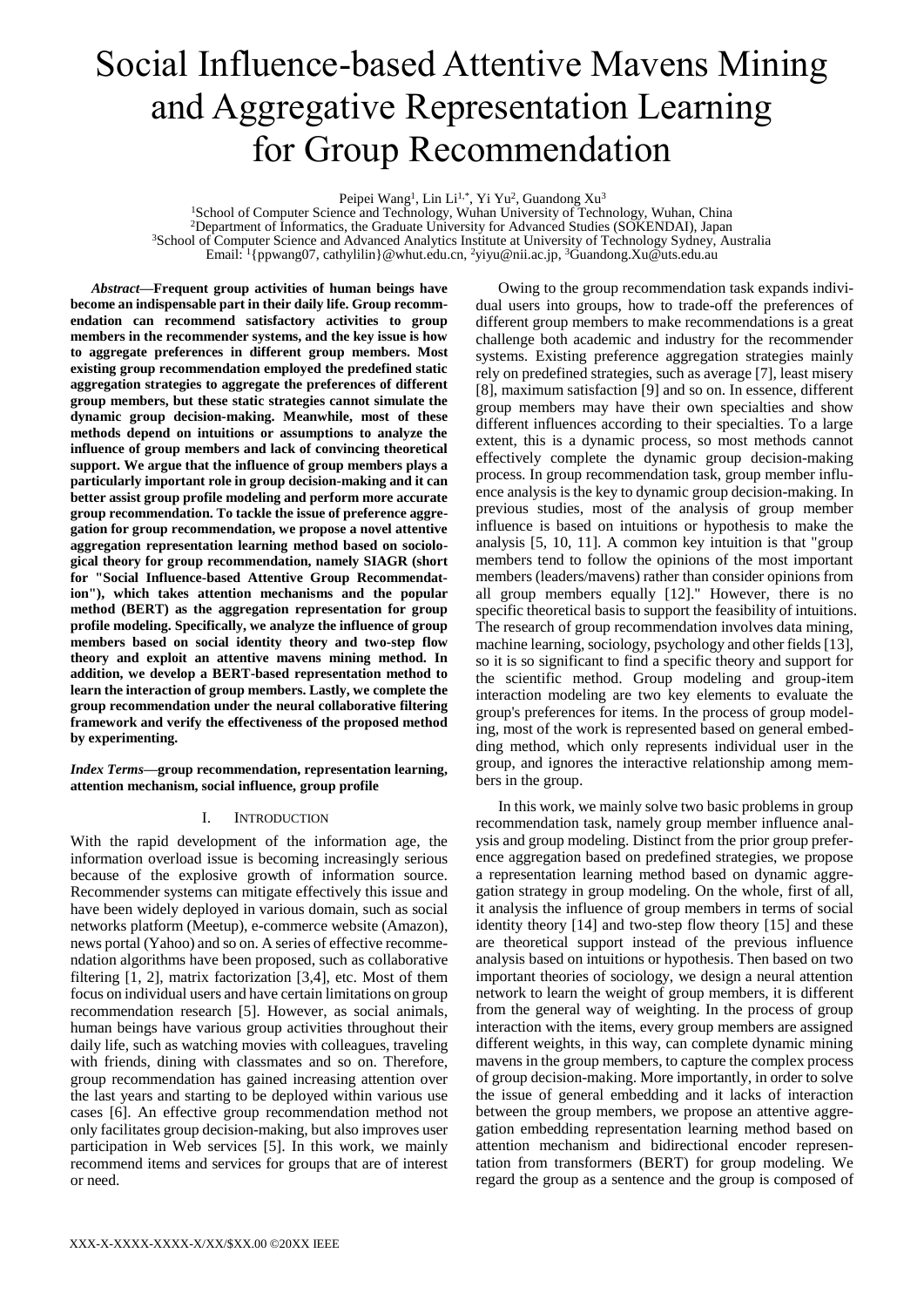words, then using the BERT generated sentence vector directly to modeling of group. Since BERT itself can jointly depend on the context, the interactive relationship between group members can be fully reflected, and then the mavens representation of dynamic mining and the whole group representation generated by BERT that can be aggregated embedding to complete the final group modeling. In addition, based on the above methods, we finally deploy neural collaborative filtering (NCF) framework to implement the whole process of group recommendation, and verify the effectiveness of the proposed method in different data sets.

In summary, the main contributions of this paper are threefold:

- To best our knowledge, this is the first work that applying the sociological theory and deep learning to integrate in group recommendation.
- We propose a novel dynamic mavens mining method based on sociological theory and attention mechanism. Specifically, this method is based on social identity theory and two-step flow theory and attention mechanism to analyze the influence of group members, and mining the relevant mavens in the group decisionmaking process.
- We propose an attentive aggregation embedding representation learning method based on BERT for group modeling. This method can fully consider the interaction among group members, and its effectiveness is verified by experiments.

## II. RELATED WORK

In this section, we review the literature on group recommendation and deep learning techniques for recommender systems.

#### *A. Group Recommendation*

In recent years, group recommendation has been widely concerned and deployed in various fields, such as movies [16], tourism [17], restaurants [18], music [19] and so on. Existing group recommendation methods can be categorized into memory-based and model-based methods [20]. Memorybased methods can be further divided into two categories, namely preference aggregation and score aggregation. Preference aggregation strategy is to first create group profile by combining all users' preferences, and then generate recommendation for the group [4, 21, 22], whereas the score aggregation strategy first predicts the score of each group member for the item, and then combines the individual scores of group members to generate recommendation [7, 23, 24]. Both aggregation strategies are based on predefined strategies (e.g., average, least misery, maximum satisfaction, etc.) and do not simulate dynamic interactions of preferences among group members. Taking average and least misery strategy as examples, average strategy takes the average scores of group members as the final recommendation scores, but may return items that favorable to some members and unfavorable to others, whereas misery strategy is to make each member of the group choose the lowest score in individual scores as the final score, but may eventually recommend some mediocre items is neither like nor dislike.

Distinct from memory-based methods, many model-based methods have also been proposed. In theoretical applications, Carvalho et al. [25] applied game theory to group recommendation, which regards group events as a non-cooperative game

and suggest recommendation goal based on Nash equilibrium, but this strategy cannot recommend specific projects. Probability models are also widely applied to solve the problem of group recommendation, Liu et al. [26] proposed PIT model and it assumed that the members with the greatest influence in the group play an important role in group decision-making, group modeling is implemented by considering the personal preferences and influences of the group members. Besides, Yuan et al. [5] proposed COM model to simulate group decision-making process and generate recommendation results for the group. Similar to our proposed methods are AGR [10] and AGREE [11], both methods apply attention mechanism based on relevant intuitions or assumptions for group embedding representation. However, different from our work, on the one hand, we have the important theories of sociology as the support and apply the attention mechanism to analyze the influence of group members, and complete the dynamic mavens mining in the group. On the other hand, we propose a novel BERT representation learning and aggregation embedding to capture the modeling of group profile, which fully reflects the interaction between group members.

## *B. Deep Learning for Recommender Systems*

Recently, deep learning has made breakthroughs in computer vision and natural language processing [27,28,29], presented new opportunities to recommender systems. On the one hand, deep learning can learn the essential features of data from samples and obtain the deep representation of users and items. On the other hand, deep learning can carry out automatic feature learning from multi-source heterogeneous data [30,31], and obtain unified representation of data [32,33]. A large number of literatures [34, 35, 36] have applied deep learning technology to the recommender systems for different recommendation tasks. However, deep learning techniques are rarely used in group recommendation tasks. Thereinto, the proposed NCF by He et al. [37] has been successfully extended to attribution-based social recommendation [38] and item-based recommendation [39]. Literature [10, 11] is a typical example of group recommendation using attention mechanism. In our work, the first analyze the group members influence based on sociological theory, where more details will be described in Section III.B. At the same time, attention mechanism is applied to mining the dynamic mavens of group members, in particular, we regard group as a sentence [11], using a novel BERT to represent group. Then group representation and mavens representation are aggregated for group profile modeling, eventually, in the framework of NCF, we suggest the final recommendation goals.

## III. METHOD

Generally speaking, our proposed SIAGR method consist of three components: 1) attentive mavens mining which represents mavens of group based on attention mechanism and sociological theory. 2) BERT-based aggregation embedding representation learning for group profile modeling which considers interaction of group member and represents group preference. 3) generated recommendation list for groups in the framework of NCF. We first present the notations and then formulate the problem of group recommendation in this section. We then introduce the key ingredients of our proposed SIAGR method respectively. At last, we suggest the recommendation goals of groups in NCF.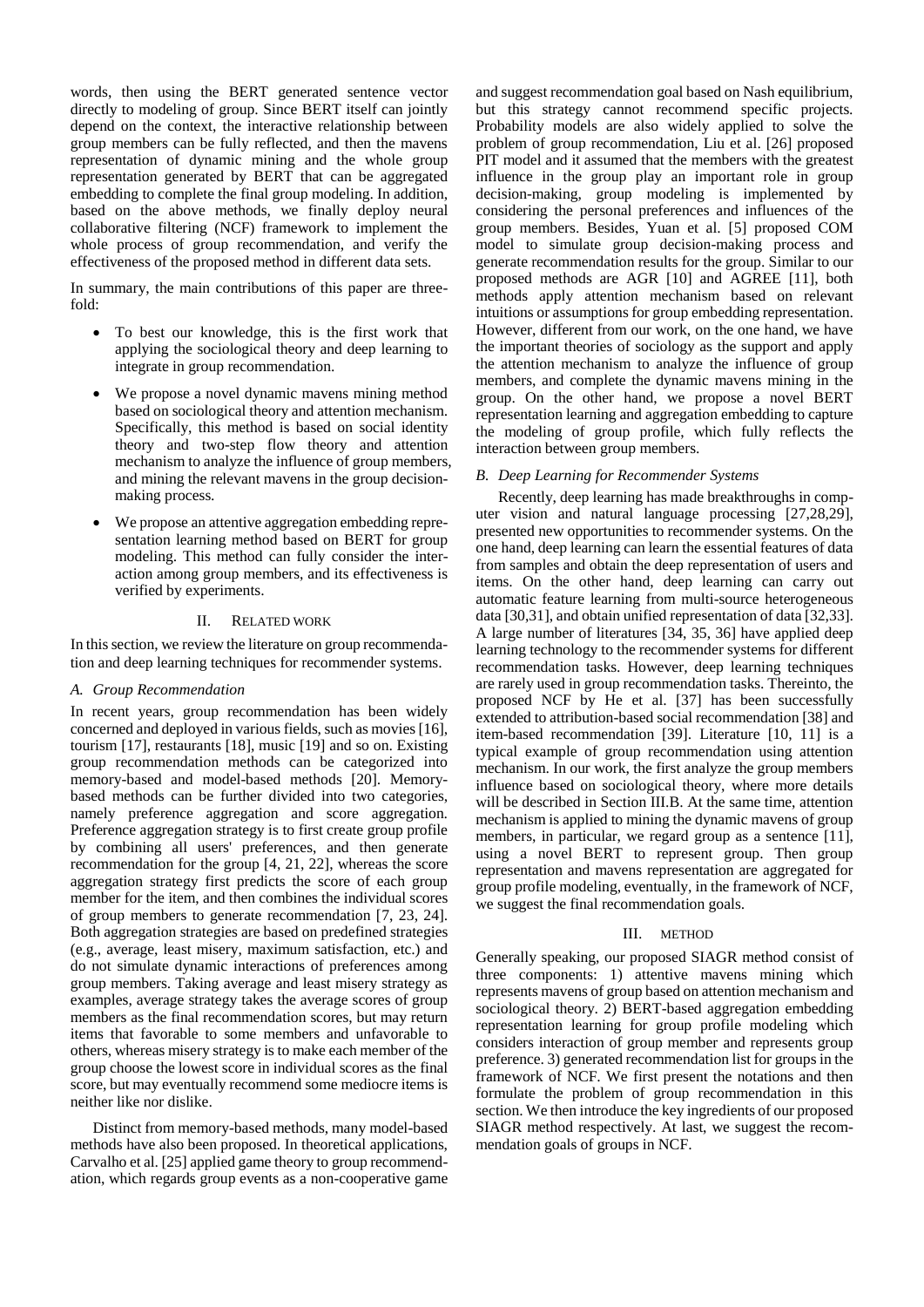# *A. Notations and Problem Formulation*

We use bold capital letters (e.g., X) and bold lowercase letters (e.g., x) to represent matrices and vectors, respectively. We use squiggle capital letters (e.g., x) to denote sets. All vectors are in column forms if not clarified.



including user-item interactions, group-item interactions and user-user interactions

We assume that there are a set of users  $U$ , a set of groups  $G$ and a set of items V in group recommendation. And there are three interaction among these data, namely user-item interaction P, group-item interaction Q, user-user interaction R. We use P, Q, R represent user-item interaction, group-item interaction and user-user interaction respectively. Figure 1 illustrates the input data of our group recommendation task. Then given a target group  $g_t$ , our task is to generate the recommended items list for group that may be interested in, and the problem of group recommendation can be defined as follows:

Input: A set of users  $\cup$ , a set of items  $\vee$ , a set of group  $G$ , useritem interactions P, group-item interactions Q, user-user interactions R.

Output: A personalized ranking function that maps an item to a ranking score for target group  $f_g : V \rightarrow \mathbb{R}$ .

# *B. Sociological Theory for Our SIAGR*

Group decision-making is related closely to sociology and psychology [13]. Specially, we propose an attentive mavens mining method based on sociological theory to deal with the above problem and namely social identity theory two-step flow theory. Distinct from previous work based on intuitions [5, 10, 11], these are two important theories of sociology and can make an explanation and support from sociology for the group members influence analysis. We introduce these theories in detail how to explain and support for the group members influence below.

**Group definition:** Group is an interdisciplinary concept, many subjects define group from different perspectives. Group has drawn significant attention in the field of sociology, Ark V [40] defined that group is not the sum of individuals, group members must exist interaction and influence each other. Based on this definition of group, we can hold that group members have different influence in our work.

**Social Identity Theory:** Social identity theory is the most influential theory of group relationship [14], which was

supposed by Tajfel and replenished by Turner. It shows that individuals consciously align their attitude and cognition with the group if they identify with the group, and if not identify, they break away from the group or find ways to identify positively [14]. Based on this theory, we can hold that as long as the individual identify with the group, the individual keep uniform cognition with the group.

**Two-Step Flow Theory:** Two-step flow theory shows the differences of individual influence and it was supposed by Elihu Katz [41]. This theory shows that the dissemination of infor-mation is a process from information to opinion leaders to general individuals [15]. Then, Everett Rogers [42] defined the influences, which can change other individuals' opinion in some ways. Influences are also called opinion leader, experts or mavens and we call it mavens in this work. Based on this theory, we can hold that mavens of group have a key influence on group decision-making.

Overall, through the illuminations above we can hold that individuals have different influences in the group, there are always mavens in the group and they play a key role and have a lager influence in the group decision-making. Meanwhile, group members follow the mavens' opinion to some extent.

## *C. Attentive Mavens Mining and Aggregative Group Representation Learning Based on Sociological Theory*

We propose an attentive aggregation representation learning method based on sociological theory for group recommendation, namely SIAGR, short for Social Influence-based Attentive Group Recommendation, to address the problem of group recommendation task under representation learning framework. The process of aggregation embedding representation learning has two steps on the whole and we present the proposed method in detail as follows.

**An attentive mavens mining method based on sociological theory:** According to the analysis in section III.B., we argue that group members have different influence and mavens of group have a large influence. Take this as a theoretical support , we propose a mavens mining method based on attention mechanisms and each member has their contribution in group decision-making. In the representation learning framework, embedding  $u_i$  and embedding  $v_t$  are user's historical preference and target item's property respectively.  $α(t, j)$  represents the parameterization of neural attention network.  $H_v$  and  $H_u$ are weight matrices of the attention neural network, which convent item embedding and user embedding respectively. And **A** is a weight vector, **b** is the bias vector.



Fig. 2: Illustration of attentive mavens mining method based on sociological theory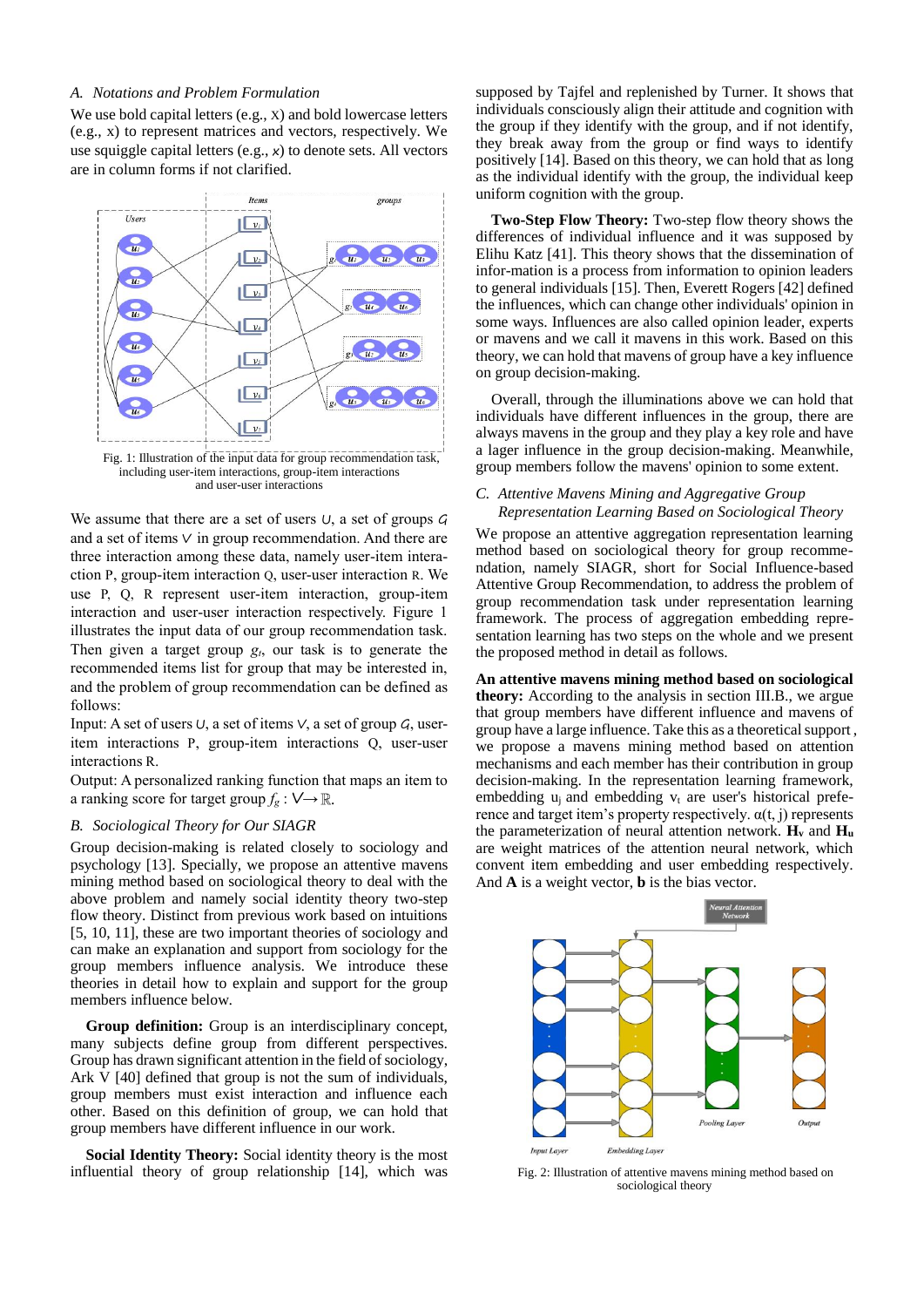Specifically, we use the Softmax activation function to obtain the final attention weights and it makes the neural attention network have a probabilistic interpretation. We compute the attention score as:

$$
z(t, j) = AT ReLU(Hvvt + Huuj + b)
$$
  
\n
$$
\alpha(t, j) = \text{Softmax}(z(t, j)) = \frac{\exp z(t, j)}{\sum_{j' \in o_j} \exp z(t, j')}
$$
\n(1)

Figure 2 illustrates the process of attentive mavens mining in our work. With the attention mechanism, each member can contribute in group decision-making. A good example to illustrate this point as shown in Figure 3, users 1 and 12 have the largest attention weights or the largest influence as mavens in group 6, which are indicated by their darkest cells. More importantly, this approach corresponds to our theoretical support. Through our method, mavens of group can mining effectively and group members' different influence can also reflect clearly.



Fig. 3: Visualization for the sampled 10 groups w.r.t. attention weights, where x-axis denotes the group member-ID and the y-axis denotes the group-ID

**A BERT-based aggregation embedding representation learning method for group modeling:** This method has two components, namely BERT-based group preference embedding and aggregative representation learning with attentive mavens mining. BERT is bidirectional encoder representation from transformers [44] and it is a novel sentence-level linguistic model, we use sentence vector by BERT as whole group modeling in this work. Firstly, we can regard group as a sentence [11] and sentences are composed of words that contain the features of words. Just as the features of group members are included in the group. What is worth mentioning, A word is not a group member and may have several words represent group member. Different from linguistic model, it can consider the context well and directly obtain a unique vector representation of an entire sentence that not global pooling with weights in each layer. Hence we use BERT to obtain the sentence vector that is the group vector. By this means, it reflect the interaction between the members of the group adequately. Figure 4 illustrates the process of BERTbased attentive aggregation embedding representation learning in our work.



Fig. 4: Illustration of BERT-based attentive aggregation embedding representation learning framework

With the attentive aggregation embedding representation learning, the final group profile contains more abundant feature and enhances the influence of mavens of group. In general group modeling task, it is to obtain an embedding vector for each group to predict its preference on an items. We learn the dynamic aggregation strategy from data in our work and group as embedding, which can be defined as:

$$
g_{i}(t) = f_{a}(v_{i}, \{u_{j}\}_{j \in o_{i}})
$$
 (2)

where  $g_l(t)$  denotes the embedding of group  $g_l$ ,  $o_l$  contains the group member indexes of group g*<sup>l</sup>* and *fa* presents the aggregation function.

In our aggregation representation learning framework, we aggregate the generated group vector g*l*'by BERT and mavens embedding vector based on attention mechanisms. Our group profile modeling consists of two components, namely attentive mavens embedding and group preference BERT embedding, which can be showed as:

$$
g_l(t) = \sum_{j \in o_l} \alpha(t, j) u_j + g_l' \tag{3}
$$

#### *D. General Framework with NCF*

NCF is a multi-layer neural network general for item recommendation [37] and has been successfully extended to attribution-based social recommendation [38], review-based product recommendation [39] and group recommendation [11]. These previous NCF work of is as the foundation of our work to some extent. Its main idea is to embedding and item embedding into a dedicated neural network to learn interactive function from data. In our work, we use NCF general framework to learn and predict the interaction between group, user and item. Firstly, given group-item pair  $(g_l, v_t)$  or user-item  $(u_i, v_t)$ , the representation can be obtained by our above representation learning. And then the embedings vector are fed into a pooling layer and hidden layers and obtain the prediction results at last. Figure 5 illustrates our general NCF framework for solving the group recommenddation task. We elaborate each layer and model optimization in our framework below.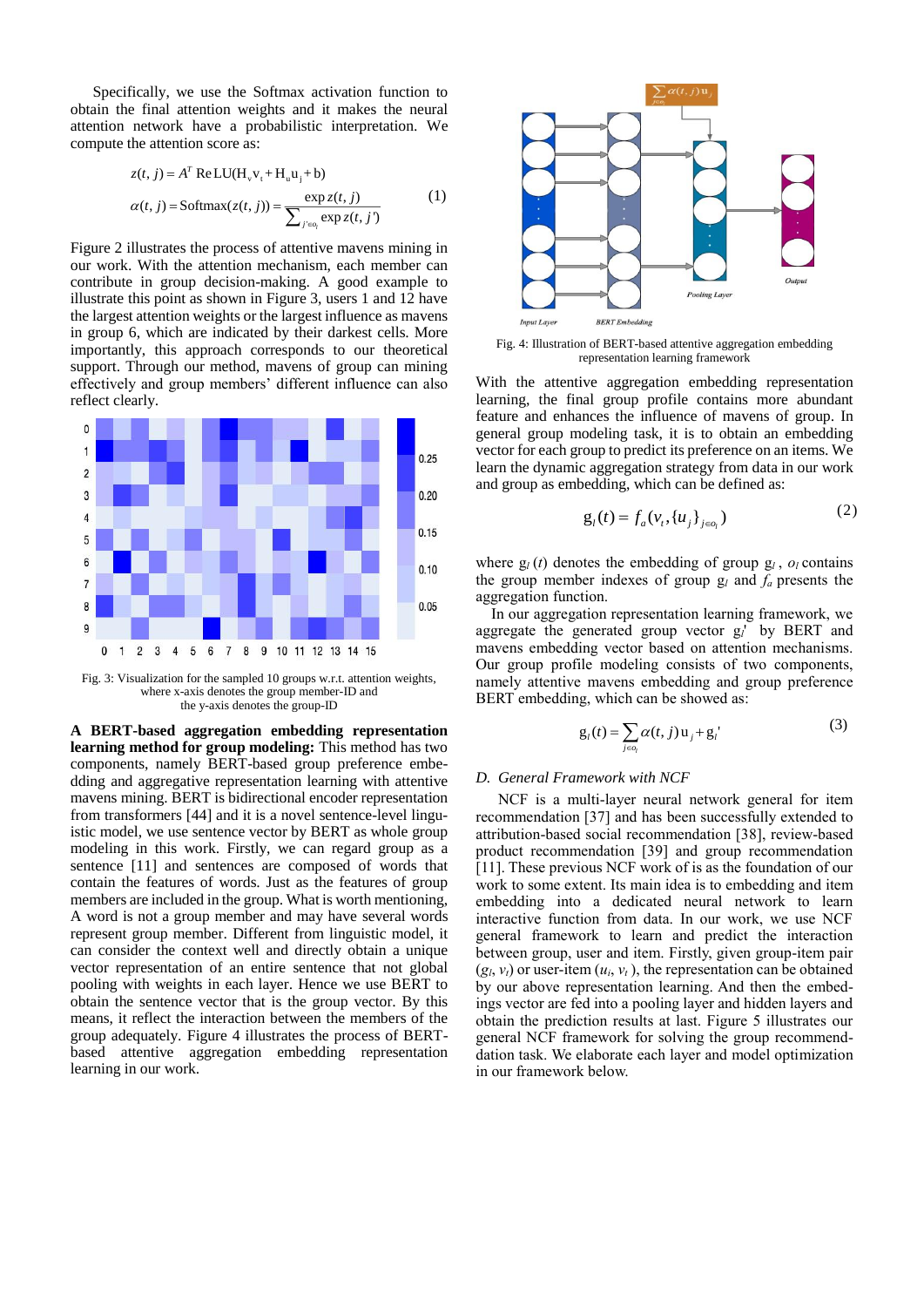

Fig. 5: Illustration of general NCF of interaction learning framework

**Pooling layer:** We assume the input is group-item pair  $(g_1, v_1)$ , pooling layer first makes element-wise product on their embeddings and then we concatenate them to the original embedding to form a matrix.

$$
e_0 = \varphi_{pooling}(\mathbf{g}_i(t), \mathbf{v}_i) = \begin{pmatrix} \mathbf{g}_i(t) \odot \mathbf{v}_i \\ \mathbf{g}_i(t) \\ \mathbf{v}_i \end{pmatrix}
$$
(4)

**Hidden layer:** The hidden layer is a stack of fully connected layers and it can capture nonlinear and high order dependencies between users, groups, and items. We use the ReLU function as the activation function.

$$
\begin{cases}\ne_1 = \text{ReLU}(W_1e_0 + b_1) \\
e_2 = \text{ReLU}(W_2e_1 + b_2) \\
\dots \\
e_n = \text{ReLU}(W_ne_{n-1} + b_n)\n\end{cases}
$$
\n(5)

where  $W_n$ ,  $b_n$  and  $e_n$  denote the weight matrix, bias vector and output neurons of the n-th hidden layer respectively.

Prediction layer: The prediction layer predict the score and the output of the last hidden layer, w represents the weights in prediction layer, on the left side of the formula are the useritem pair  $(u_l, v_l)$  and group-item pair  $(g_l, v_l)$  respectively, which can be showed as:

$$
\begin{cases} \hat{r}_{it} = \mathbf{w}^{\mathrm{T}} \mathbf{e}_{n}, e_{0} = \varphi_{pooling}(\mathbf{u}_{i}, \mathbf{v}_{i}) \\ \hat{y}_{it} = \mathbf{w}^{\mathrm{T}} \mathbf{e}_{n}, e_{0} = \varphi_{pooling}(\mathbf{g}_{i}(t), \mathbf{v}_{i}) \end{cases}
$$
(6)

**Model optimization:** We use the pair learning method to optimize model parameters and opt the regression-based pairwise loss in our group recommendation task, which is a general approach for item recommendation [38]:

$$
\gamma_{\text{group}} = \sum_{(l, t, s) \in O'} (y_{\text{hs}} - \hat{y}_{\text{hs}})^2 = \sum_{(l, t, s) \in O'} (y_{\text{lt}} - \hat{y}_{\text{hs}} - 1)^2 \tag{7}
$$

Where *O'* represents the training set for group recommenddation task and  $(l, t, s)$  denotes that group  $g_l$  has interacted with item  $v_t$ , but has not interacted with  $v_s$  before.

## IV. EXPERIMENTS

In this section, we first introduce the experimental setup, including datasets, evaluation metrics, comparison method. Then we conduct the extensive experiments on two datasets to answer the following questions:

RQ1: How is the effectiveness of our attentive mavens mining method?

RQ2: How does our proposed aggregation representation learning method perform as compared with the two components of embedding?

RQ3: How does our proposed SIAGR method perform as compared with state-of-the-art group recommendation?

#### *A. Experimental Setup*

# 1*) Datasets*

We conduct our experiments of two real-world datasets. The second dataset is CAMRa2011 datasets and it is used in [11, 45] and we recommend the movie for households. The final dataset contained 290 groups, 690 users and 7710 items. The average group size is 2.08.

TABLE 1: BASIC STATISTICS OF THE DATASETS

| Dataset   | #Groups | #Users | #Items | Avg. Group Size |
|-----------|---------|--------|--------|-----------------|
| CAMRa2011 | 290     | 690    | 7710   | 2.08            |
| Plancast  | 25.447  | 41.065 | 13.514 | 12.01           |

The second dataset is Plancast and it is used in [5, 10]. An event in Plancast consists of a user group and a venue and we regard an event as a group, each user in the event as a group member. In our work, we recommend the venue for the group. The final dataset contained 41,065 users, 25,447 groups and 13,514 items. The average group size is 12.01.Table 1 denotes the basic statistics of the two datasets.

#### *2) Evaluation Metrics*

To evaluate the performance of our proposed method for group recommendation, we evaluate the performance of the top-N recommendation. We employed the widely used metric in our experiment and namely Hit Ratio (HR) and Mean Reciprocal Rank (MRR). The two metric are used in [10, 11, 46].

The metric Hits Ratio and Mean Reciprocal Rank are defined as follows:

$$
HR @ n = \frac{\# hit @ n}{|D_{test}|}
$$
  

$$
MRR = \frac{1}{|D_{test}|} \sum_{(g,v)\in D_{test}} \frac{1}{rank(v)}
$$
 (8)

where *#hit@n* represents the number of hits in the test set and |*D test*| is the total number of test cases in the test set and the value is higher, the performance is well.

*3) Comparison Methods*

In our experiment, we compared five recommendation methods to justify the effectiveness of our SIAGR method in the whole and the compared methods are AGREE [11], PIT [26], COM [5], NCF+AVG [7] and NCF+LM [8]. Owing to our method is under the framework of NCF, we compare the NCF with static strategies baseline method. AGREE is similar to our method but we employ the more effective aggregation representation learning method for group modeling. PIT is also to learn the personal impact weight for each other and we compare the method to justify the effectiveness of our attentive weights. COM is a probabilistic model and the comparison to show the effectiveness of our deep learning method.

**Attentive group recommendation (AGREE):** AGREE employs attention mechanism to learn the interaction group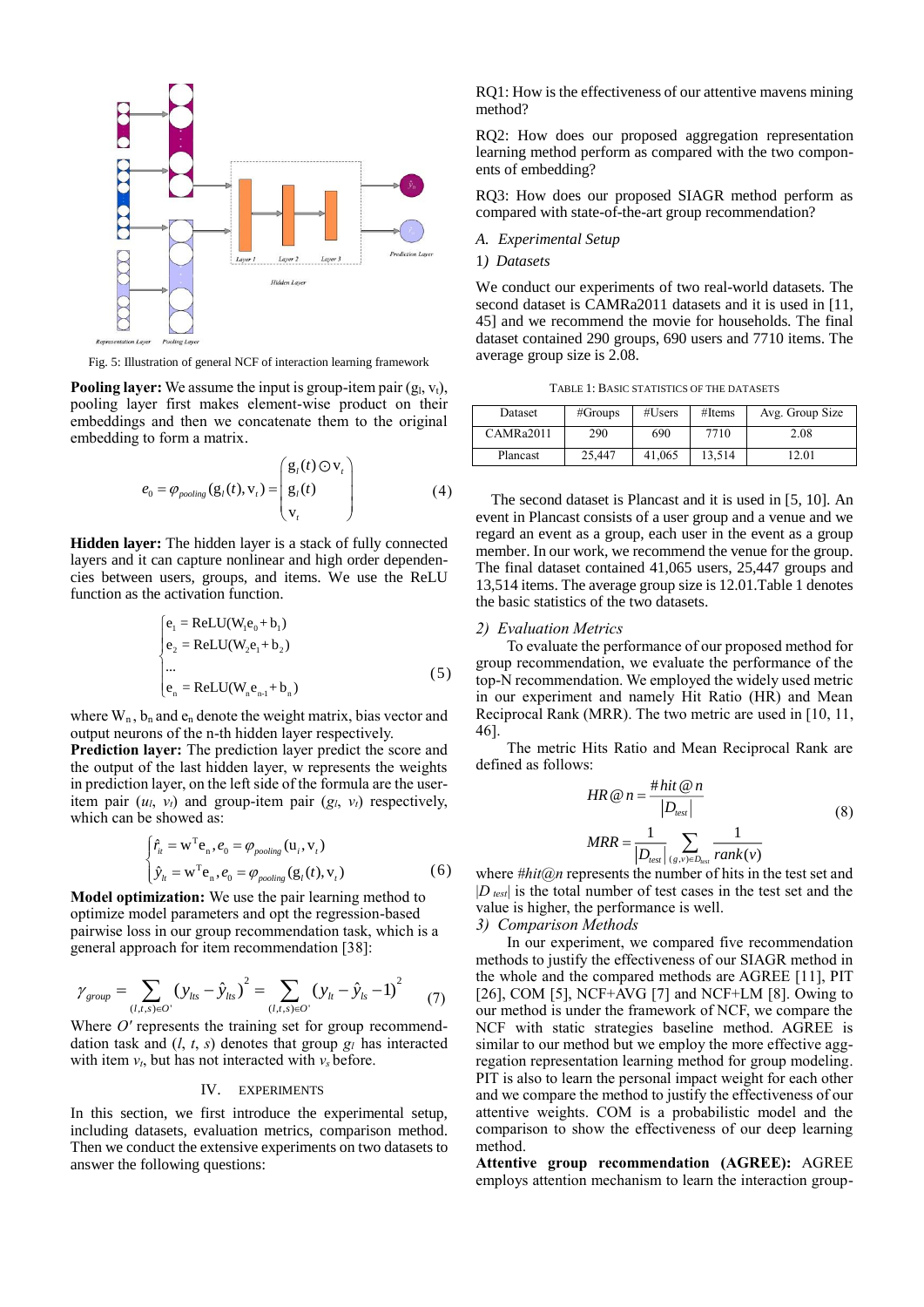item and user-item, but it does not consider the interaction of user-user. Our method is different from this method in representation learning and group modeling and consider fully the interaction of user-user, user-item and group-item.

**Personal impact topic model (PIT):** PIT is an author-topic model and chooses the relatively large influence score as the representation of group and based on the preference to choose the topic, the topic generates the recommendation results.

**Consensus model (COM):** COM is the state-of-the-art group recommendation method and the probabilistic model generates the recommendation activities for group.

**Neural collaborative filtering with averaging strategy (NCF+AVG):** NCF+AVG averages the preference scores of group members as the group preference under the framework of neural collaborative filtering. The method assume the influence of group members are equal.

**Neural collaborative filtering with least-misery strategy (NCF+LM):** NCF+LM uses the least misery strategy and use the minimum score of group members as the group preferences under the framework of neural collaborative filtering. The method assume the least satisfied members have large influence in group decision-making.

# *B. Experimental Results*

### *1) Effect of Attention Mechanism (RQ1)*

As noted previously, group members have different influence in the group decision-making and mavens of group have a large influence. Figure 6 visualizes the influence weight using PIT and SIAGR in randomly-chosen groups and we can see it clearly that the two methods learn both the influence weight for each group member. In Group A, uer-332 of four users has large weight and it as the maven of group A. However, PIT continues to consider that user-332 has large weight in group B, whereas SIAGR can determine the maven of group effectively for group decision-making. Therefore, our attentive mavens mining method based on attention mechanism can capture the dynamic influence weight for group decision-making.



Fig. 6: Visualization for the influence weight by PIT and SIAGR

## *2) Importance of Aggregation Components (RQ2)*

To further understand the importance of aggregation the BERT-based group embedding and attentive mavens embedding, we conduct the experiment. SIAGR-G represents the BERT-based group embedding, SIAGR-M represents the attentive mavens embedding and SIAGR is our attentive aggregation representation learning method. Figure 7 and figure 8 show the results of two simplified components and aggregation components on the two datasets. The explanation of results are as follows: our SIAGR aggregates the SIAGR-G and SIAGR-M as the representation for group modeling. So the performance of our SIAGR is better than the two components.



Fig. 7: Importance of aggregation components in dataset 1



# *3) Overall Performance comparison (RQ3)*

We compare the performance of our SIAGR with the relevant baseline and state-of-the-art method for group recommendation task. Figure 9 and figure 10 show the results of different six methods on the two datasets receptively. The relevant observations are as follows: our SIGAR for group recommendation is similar to AGREE but we use the different aggregation representation learning method and our method is better than AGREE in the two datasets. So the effectiveness of our SIAGR in representation learning is justified. Meanwhile, our SIAGR compares the performance with the COM, NCF+AVG and NCF+LM and the results have a better improvement.

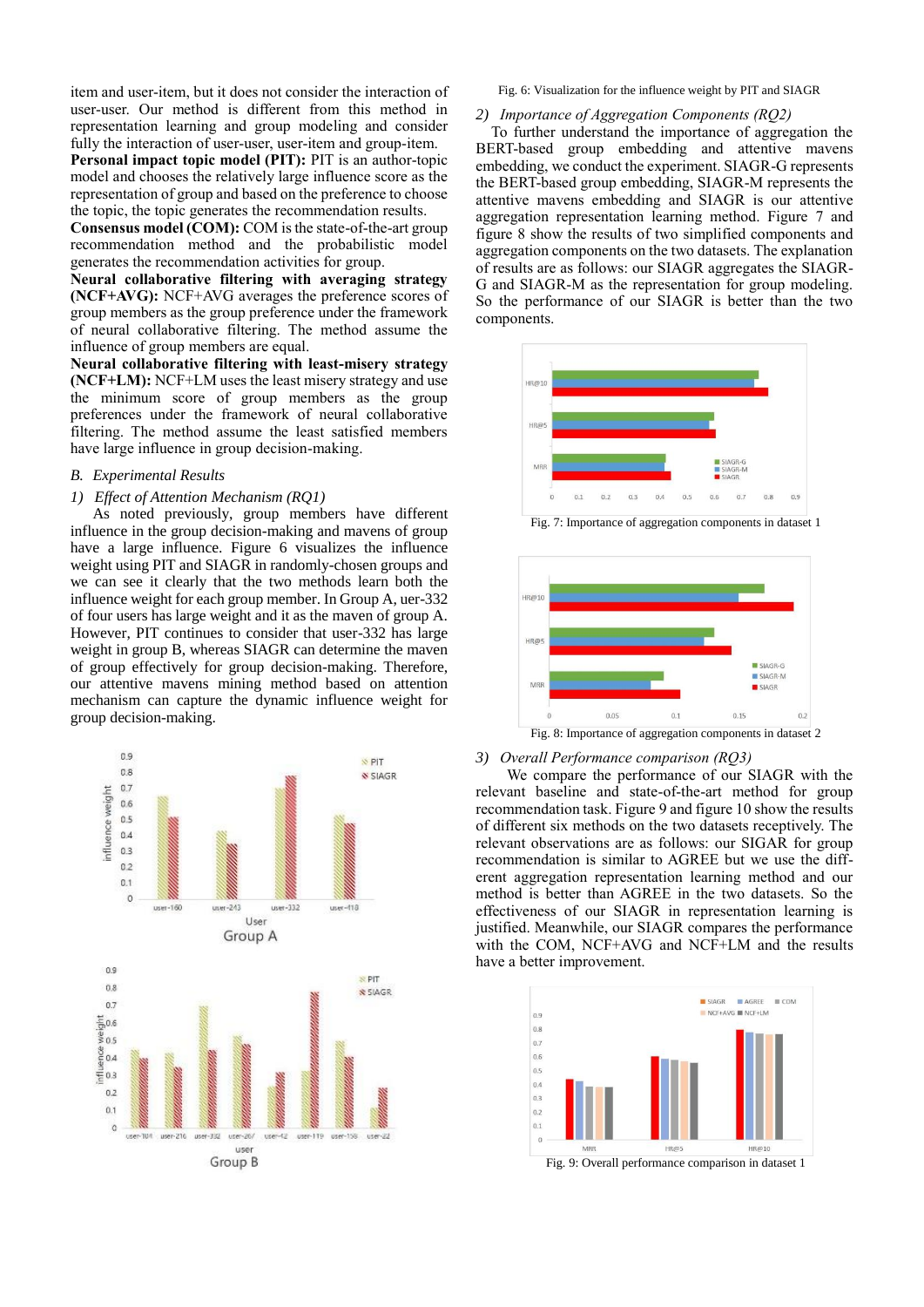

Fig. 10: Overall performance comparison in dataset 2

#### V. CONCLUSIONS AND FUTURE WORK

In this work, we focus on the issue of preference aggregation for group recommendation task. We propose a novel attentive aggregation representation learning method based on sociological theory. Firstly, we analyze the influence of group members using social identity theory two-step flow theory. Secondly, based on the sociological theory and we apply attention mechanism to develop an attentive mavens mining method for group. Thirdly, we employ BERT to learn the representation of group and aggregate the group embedding and mavens' preference to perform the final group profile modeling. Lastly, we suggest the recommendation goals under the framework of NCF and our proposed method demonstrates impressive performance in the experimental results. Our work has several limitations for random group and the cold-start problem for group is not fully considered. Some of which can serve as fruitful areas for future areas and we see many possible avenues for future work.

#### **REFERENCES**

- [1] M. R. McLaughlin and J. L. Herlocker. A collaborative filtering algorithm and evaluation metric that accurately model the user experience. In SIGIR, pages 329–336, 2004.
- [2] B. M. Sarwar, G. Karypis, J. A. Konstan, and J. Riedl. Item-based collaborative filtering recommendation algorithms. In WWW, pages 285–295, 2001.
- [3] Y. Koren, R. M. Bell, and C. Volinsky. Matrix factorization techniques for recommender systems. IEEE Computer, 42(8):30–37, 2009.
- [4] Y Wang, L Wu, X Lin, J Gao. Multiview Spectral Clustering via Structured Low-Rank Matrix Factorization. IEEE Transactions on Neural Networks and Learning Systems 29 (10), 4833-4843, 2018.
- [5] Q. Yuan, G. Cong, and C.-Y. Lin. Com: a generative model for group recommendation. In SIGKDD, pages 163–172, 2014.
- [6] S. Berkovsky and J. Freyne. Group-based recipe recommendations: analysis of data aggregation strategies. In RecSys, pages 111–118, 2010.
- [7] Linas Baltrunas, Tadas Makcinskas, and Francesco Ricci. Group recommendations with rank aggregation and collaborative filtering. In RecSys, pages 119–126, 2010.
- [8] Sihem Amer-Yahia, Senjuti Basu Roy, Ashish Chawla, Gautam Das, and Cong Yu. Group Recommendation: Semantics and Efficiency. In VLDB, pages 754–765, 2009.
- Ludovico Boratto and Salvatore Carta. State-of-the-Art in Group Recommendation and New Approaches for Automatic Identification of Groups. In DART, pages 1–20, 2011.
- [10] Tran Dang Quang Vinh, Tuan-Anh Nguyen Pham, Gao Cong, Xiao-Li Li. Attention-based Group Recommendation. CoRR abs/1804.04327, 2018.
- [11] Da Cao, Xiangnan He, Lianhai Miao, Yahui An, Chao Yang, Richang Hong. Attentive Group Recommendation. In SIGIR, pages 645-654, 2018.
- [12] E. Quintarelli, E. Rabosio, and L. Tanca. Recommending new items to ephemeral groups using contextual user influence. In RecSys, pages 285–292, 2016.
- [13] Masthoff J. Group recommender systems: Combining individuals models// Ricci F, Rokach L, Shapira B, Kantor P B eds. Recommender Systems Handbook. Berlin: Springer-Verlag, 677-702, 2011.
- [14] Y. Zhang and B. Zuo. Social identity theory and its development. Advances in Psychological Science, 2006, 14(03): 475-480.
- [15] B. Cui. From Two-Step to N-Step: A Survey of Two-step flow theory. Journalism Communication, 2014, 11(05): 163-164.
- [16] M. O'Connor, D. Cosley, J. A. Konstan, and J. Riedl. Polylens. A recommender system for groups of user. In ECSCW, pages 199–218, 2001.
- [17] K. McCarthy, M. Salamó, L. Coyle, L. McGinty, B. Smyth, and P. Nixon. Cats. A synchronous approach to collaborative group recommendation. In FLAIRS, pages 86–91, 2006.
- [18] J. F. McCarthy. Pocket restaurant finder: A situated recommender systems for groups. In Proceeding of Workshop on Mobile Ad-Hoc Communication at the 2002 ACM Conference on Human Factors in Computer Systems, 2002.
- [19] A. Crossen, J. Budzik, and K. J. Hammond. Flytrap: intelligent group music recommendation. In IUI, pages 184–185, 2002.
- [20] Xiaoyuan Su, Taghi M. Khoshgoftaar. A Survey of Collaborative Filtering Techniques. Adv. Artificial Intellegence 2009: 421425:1- 421425:19 (2009).
- [21] J. F. McCarthy and T. D. Anagnost. Musicfx: An arbiter of group preferences for computer aupported collaborative workouts. In CSCW, pages 363–372, 1998.
- [22] Z. Yu, X. Zhou, Y. Hao, and J. Gu. Tv program recommendation for multiple viewers based on user profile merging. User Model. User-Adapt. Interact., 16(1):63–82, 2006.
- [23] M. O'Connor, D. Cosley, J. A. Konstan, and J. Riedl. Polylens. A recommender system for groups of user. In ECSCW, pages 199–218, 2001.
- [24] S. Pizzutilo, B. De Carolis, G. Cozzolongo, and F. Ambruoso. Group modeling in a public space: methods, techniques, experiences. In WSEAS, pages 175–180, 2005.
- [25] Lucas Augusto Montalvão Costa Carvalho and Hendrik Teixeira Macedo. Users' satisfaction in recommendation systems for groups: an approach based on noncooperative games. In WWW, pages 951–958, 2013.
- [26] Xingjie Liu, Yuan Tian, Mao Ye, and Wang-Chien Lee. Exploring personal impact for group recommendation. In CIKM, pages 674–683, 2012.
- [27] Y Wang, X Lin, L Wu, et al. Effective Multi-Query Expansions: Collaborative Deep Networks for Robust Landmark Retrieval. IEEE Transactions on Image Processing 26 (3), 1393-1404, 2017.
- [28] L Wu, Y Wang, L Shao. Cycle-Consistent Deep Generative Hashing for Cross-Modal Retrieval. IEEE Transactions on Image Processing 28 (4), 1602-1612, 2019.
- [29] LeCun Y, Bengio Y, Hinton G. Deep learning. Nature, 2015, 521(7553): 436-444.
- [30] Y Wang, X Lin, L Wu et al., Robust Subspace Clustering for Multiview Data by Exploiting Correlation Consensus, IEEE Transactions on Image Processing. 24(11):3939-3949, 2015.
- [31] Y Wang et al., Iterative Views Agreement: An Iterative Low-Rank based Structured Optimization Method to Multi-View Spectral Clustering. In IJCAI, pages 2153-2159, 2016.
- [32] Peng Y, Zhu W, Zhao Y, et al. Cross-media analysis and reasoning: Advance and direction. Frontiers of Information Technology & Electronic Engineering, 2017,18(1): 44-57.
- [33] L Wu, Y Wang, X Li, J Gao. Deep Attention-based Spatially Recursive Networks for Fine-Grained Visual Recognition. IEEE Transactions on Cybernetics 49 (5), 1791-1802, 2019.
- [34] X. Geng, H. Zhang, J. Bian, and T. Chua. Learning image and user features for recommendation in social networks. In ICCV, pages 4274– 4282, 2015.
- [35] W. Yu, H. Zhang, X. He, X. Chen, L. Xiong, and Z. Qin. Aestheticbased clothing recommendation. In WWW, pages 649–658, 2018.
- [36] Shumpei Okura, Yukihiro Tagami, Shingo Ono, and Akira Tajima. Embedding-based News Recommendation for Millions of Users. In SIGKDD, pages 1933–1942, 2017.